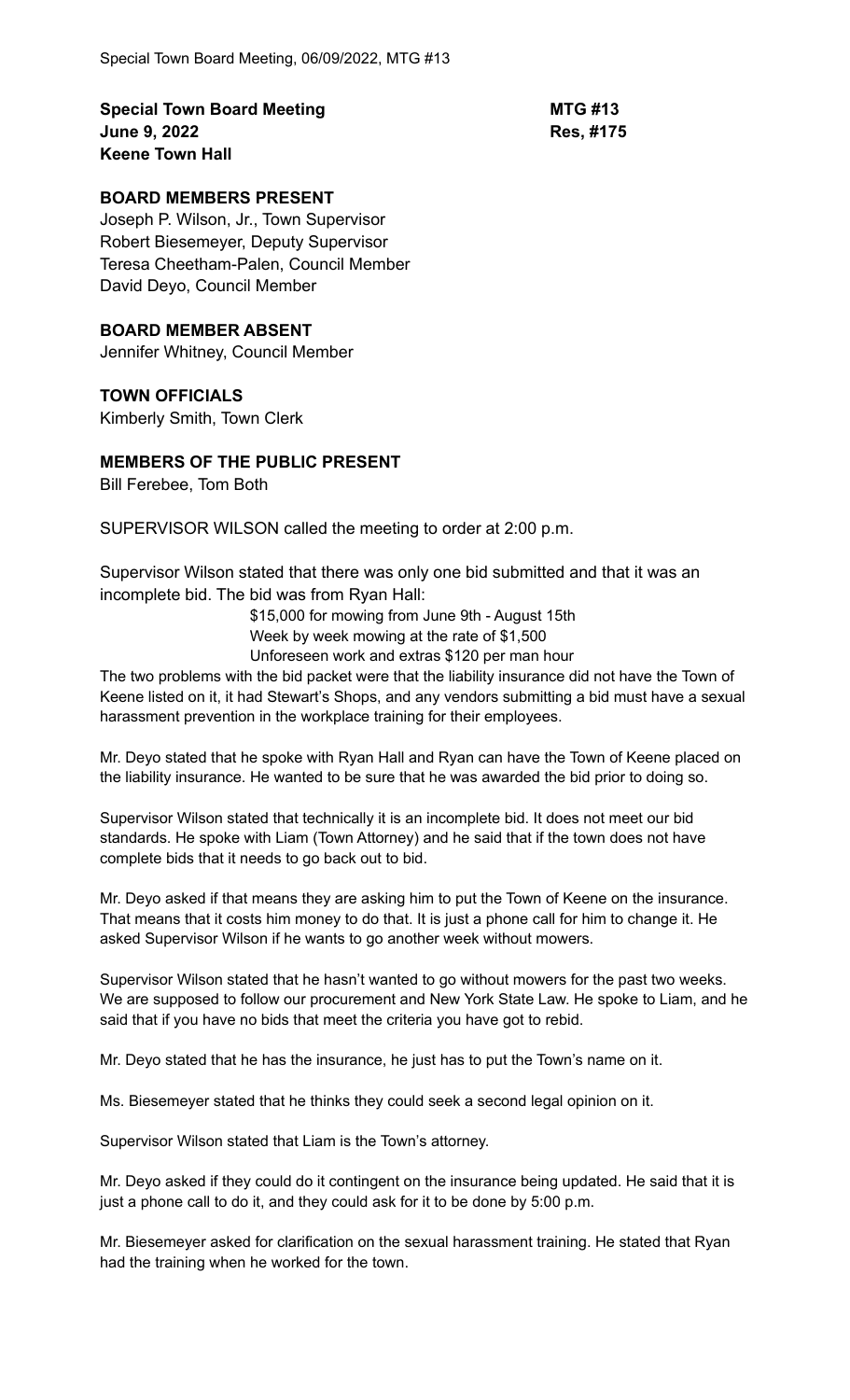Supervisor Wilson stated that Ryan needs to have a policy because he has an employee.

Mr. Deyo stated that Ryan does not have any employees. He subcontracts to T.J. T.J. has his own business and his own insurance.

Supervisor Wilson stated that was not how it was explained to him. But, that if Ryan does not have any employees he does not need to have a sexual harassment policy.

Mr. Biesemeyer asked if that means he only has to list the town on the liability insurance then.

Supervisor Wilson said yes, but again we would be making an exception for one bid.

Mr. Biesemeyer stated that he would not worry about it.

Ms. Cheetham-Palen stated that they do have to follow their procedures whether it is a matter of a phone call or whatever needs to be done.

Mr. Deyo stated that he could call Wayne Sheppard right now.

Supervisor Wilson asked if he would be calling him for legal advice.

Mr. Deyo stated to ask him if he can update the insurance and what the hold up would be.

Ms. Smith asked if when they have received other bids, with liability insurance, is the Town of Keene already listed on it when they submit it to them.

Supervisor Wilson said yes and that one of the conditions of this bid is that it states that the bid award would then become the contract document.

Ms. Cheetham-Palen asked what needs to happen in order for this to follow our procurement policy.

Supervisor Wilson stated rebid. He said that Liam said rebid.

Board Members discussed when to do the rebid and when to have the new bids due by. They asked if they could go out to bid until Tuesday. Supervisor Wilson looked at the Town Clerk and asked if there was enough time to do that.

Ms. Smith replied that she did not announce the current bid. The current bid that went out was not approved by Town Board Resolution, so she was staying out of the process. What Supervisor Wilson had drafted and handed out did not follow what was passed at the Town Board meeting. The meeting approved mowing at Marcy Field and the Community Center only. That meeting was held the day before T.J. quit.

Supervisor Wilson stated that there were just additional properties added to the bid.

Mr. Deyo asked whether the current bid had been announced to the public.

Ms. Cheetham-Palen stated that it had.

Mr. Biesemeyer stated on Nextdoor Keene.

Ms. Smith stated that it was not posted in the paper, just Nextdoor Keene.

Mr. Biesemeyer stated that bid rules may be that they have to post it in the paper, wait 10 days, there could be other things.

Supervisor Wilson stated no, that is not what is in the procurement manual. It's based on how they set it up. But once they set it up, they have to follow it.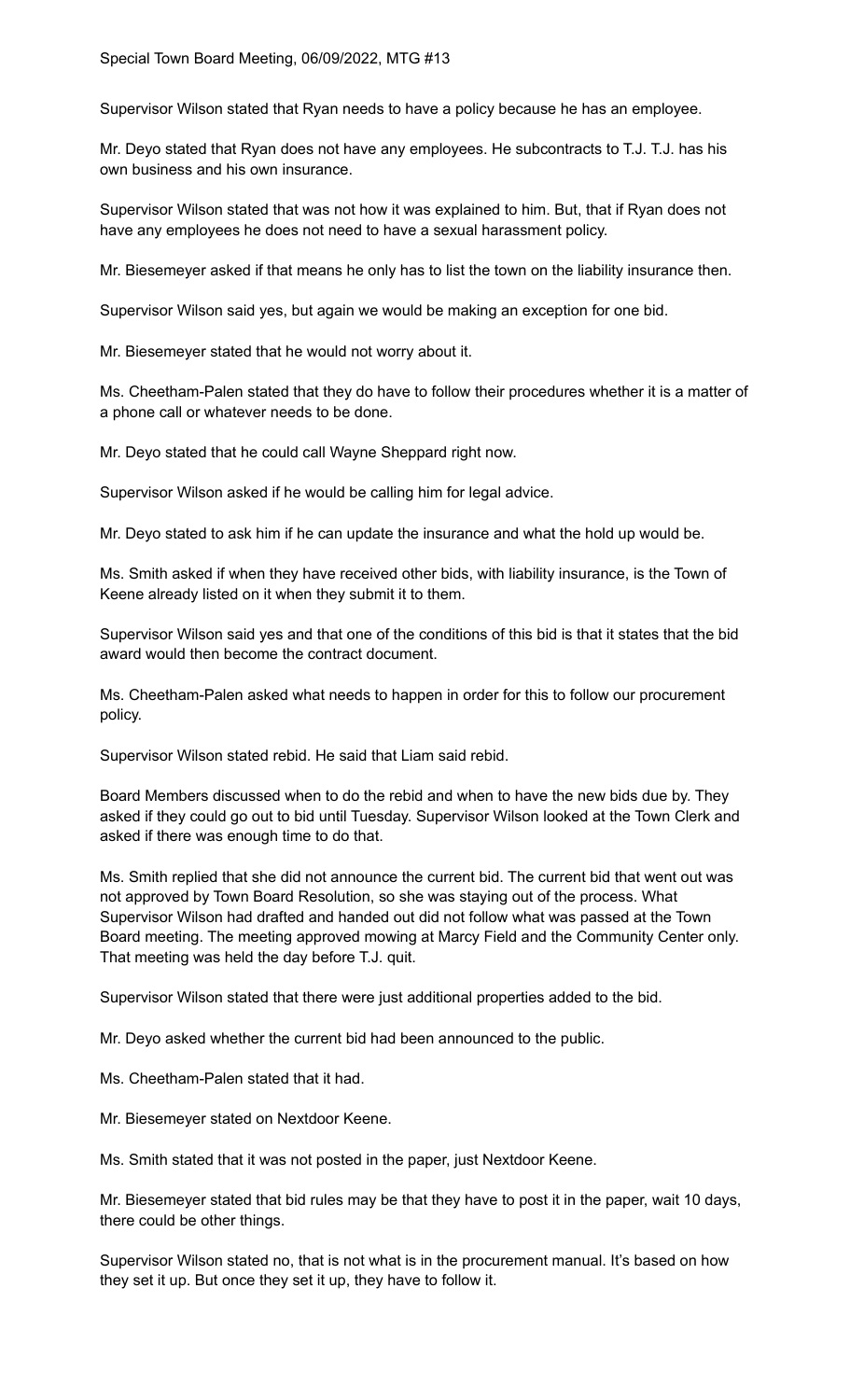The Board Members agreed to put it back out to bid, with the bids due by Tuesday.

Mr. Biesemeyer stated that Supervisor Wilson needs to contact Ryan and let him know that the bid was incomplete.

Supervisor Wilson stated that he did. That he told T.J. and that T. J. was texting with Ryan.

Mr. Biesemeyer stated that Ryan needed to be contacted directly.

Supervisor Wilson stated no, that it is not his job to coach each bidder.

Tom Both, resident, arrived at the meeting.

Supervisor Wilson stated that they would go back out to bid, with the same specifications and that they would be due Tuesday morning with the meeting to be on Tuesday.

Ms. Smith asked for clarification on when the bid award meeting would be. Since there is already a Town Board meeting scheduled for Tuesday, June 14th, the bid award will be discussed at that same meeting.

Supervisor Wilson is going to place the bid specs back on Nextdoor Keene with the updated due date for the bids being Tuesday, June 14th at 9:00 a.m.

Tom Both, resident, spoke and asked if the Veteran's Park is included in the bid specifications.

Supervisor Wilson replied that the Veteran's Park is not part of the bid specifications, but that Bronson will be doing the Cemeteries.

Mr. Deyo stated that they hired Bronson part-time to take care of the Cemeteries.

Mr. Both stated that John did the mowing at the Veteran's Park last night and Mr. Both's turn is next week.

Supervisor Wilson stated that he talked to Bronson last week and that he is a little bit behind.

Mr. Both stated that they don't mind helping occasionally but not regularly.

Mr. Deyo clarified that the only thing missing from Mr. Hall's bid was that the Town of Keene needs to be listed on the insurance.

Supervisor Wilson stated yes. That if it had been awarded, that they would have been able to start working that day. Without it listed on there, it was incomplete. We don't have a contract because we don't have insurance.

The Town Board Members decided to put the mowing and trimming for the Town of Keene properties back out to bid. The new bids will be due by Tuesday, June 14th, 2022 at 9:00 a.m. The bid opening will take place at 10:00 a.m. at the Town Hall. There is a regularly scheduled Town Board meeting that evening, in which the Town Board will discuss the bids and decide whether to award it.

#### **ADJOURNMENT:**

### **RESOLUTION TO ADJOURN**

#### **RESOLUTION NO.: 175,2022**